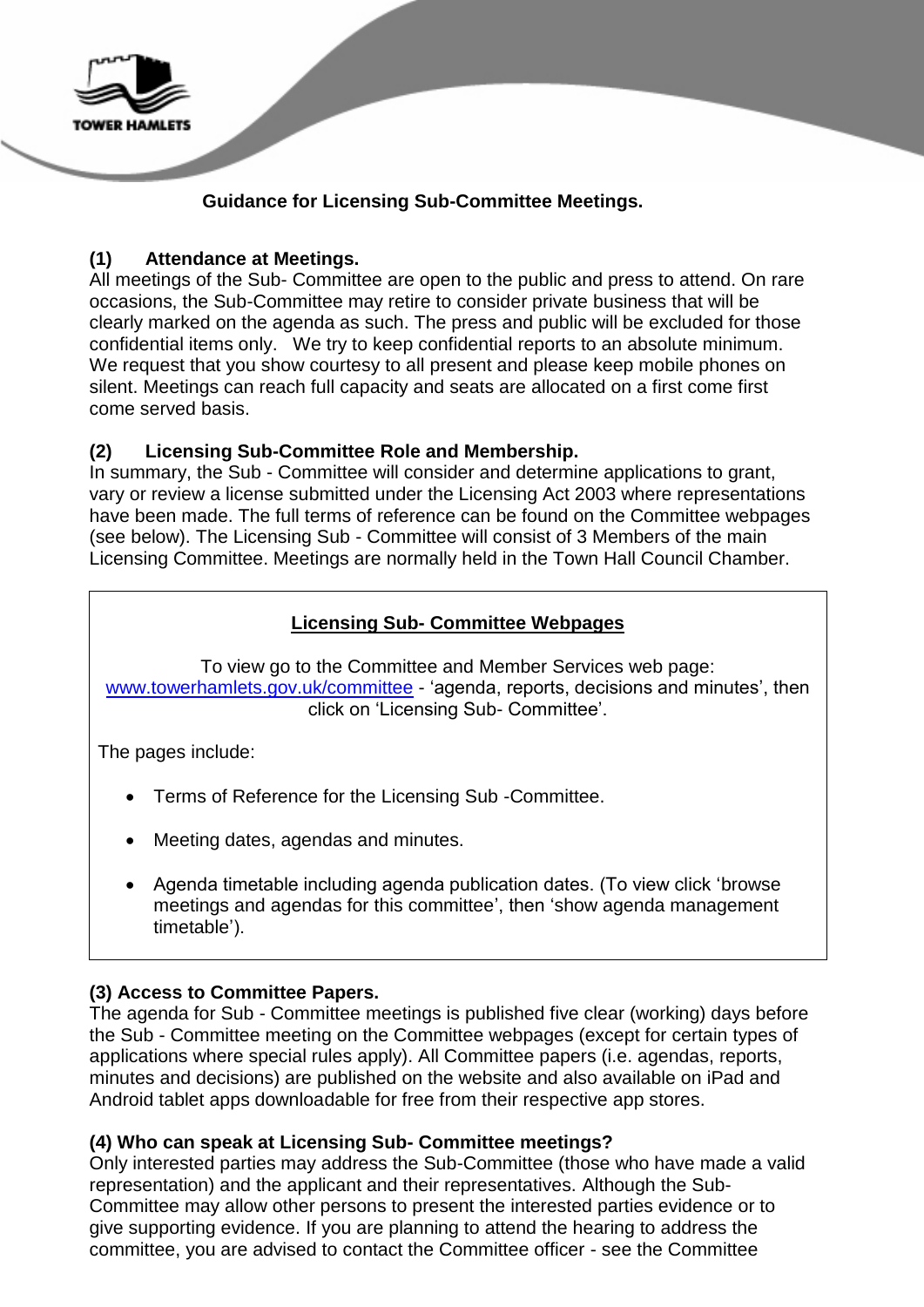pages and agenda front page for contact details. Speakers are advised to arrive at the start of the meeting in case the order of business is changed. Speakers will be called to speak by the Chair at the appropriate time. If speakers are not present by the time their application is heard, the Committee may consider the item in their absence.

### **(5) What can be circulated?**

Should you wish to submit any material, please contact the Committee/Licensing Officer as soon as possible. The Sub-Committee may accept information at the hearing, however this is only with the agreement of all parties present.

## **(6) How will the applications be considered?**

The Sub-Committee will normally consider the items in agenda order subject to the Chair's discretion. The hearing procedure is detailed at the end of this guidance.

### **(7) How can I find out about a decision?**

You can contact Democratic Services the day after the meeting to find out the decisions.

### **(8) Queries on reports.**

For any questions, please contact the Officer named on the front of the report.

#### Typical Seating Plan for Licensing Sub - Committee Meetings in the Town Hall Council Chamber.

| <b>Public Seating</b> | <b>Objectors</b><br><b>Benches</b> | Sub-Committee            |
|-----------------------|------------------------------------|--------------------------|
| <b>Public Seating</b> |                                    | <b>Members</b>           |
| <b>Public Seating</b> |                                    | Chair                    |
|                       |                                    | <b>Legal Officer</b>     |
| <b>Public Seating</b> | Applicants                         | <b>Committee Officer</b> |
|                       | <b>Benches</b>                     |                          |
| <b>Public Seating</b> |                                    | <b>Licensing Officer</b> |